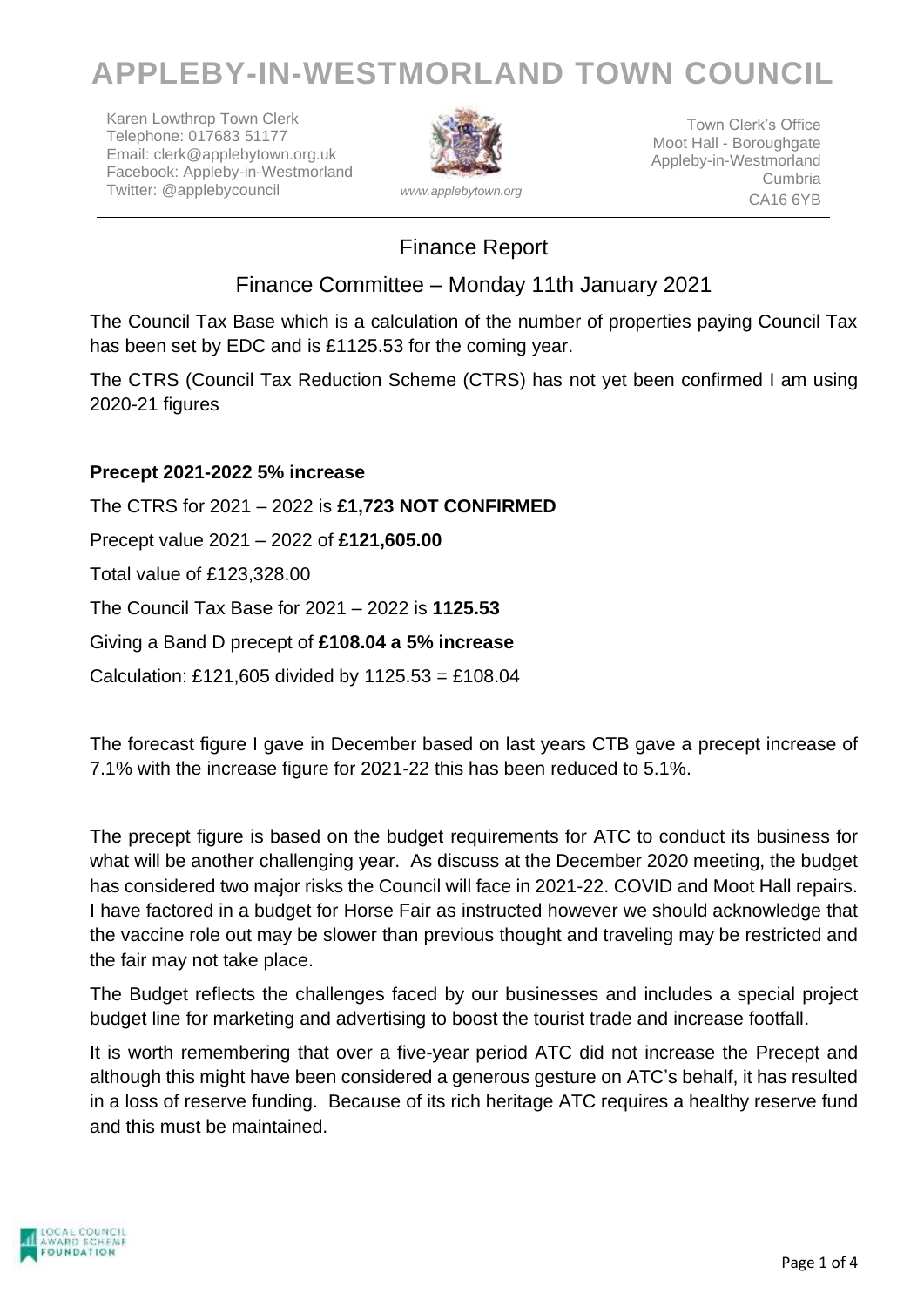# **APPLEBY-IN-WESTMORLAND TOWN COUNCIL**

Karen Lowthrop Town Clerk Telephone: 017683 51177 Email: clerk@applebytown.org.uk Facebook: Appleby-in-Westmorland Twitter: @applebycouncil *www.applebytown.org*



Town Clerk's Office Moot Hall - Boroughgate Appleby-in-Westmorland Cumbria CA16 6YB

**It is recommended that to allow the Council to conduct its business and maintain a building reserve fund that the Precept be increased by 5.1% for 2021-2022 giving a Giving a Band D precept of £108.04 a 5.1% increase on last year**

**Karen Lowthrop Town Clerk January 2021**